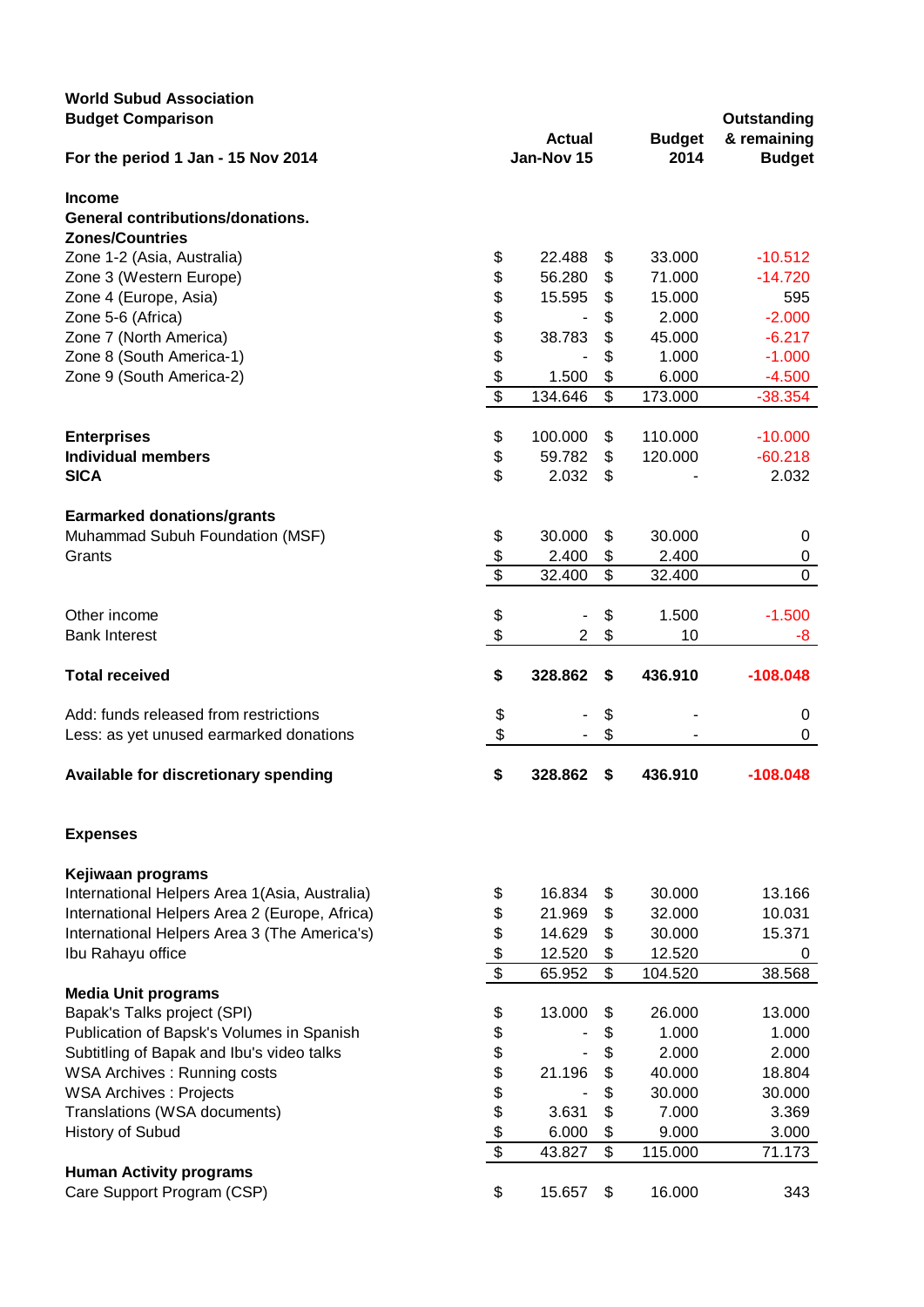## **World Subud Association Budget Comparison Outstanding**

| Duuyut Oompanoon<br><b>Actual</b><br>Jan-Nov 15<br>For the period 1 Jan - 15 Nov 2014 |                 |         | <b>Budget</b><br>2014 | ouwanung<br>& remaining<br><b>Budget</b> |
|---------------------------------------------------------------------------------------|-----------------|---------|-----------------------|------------------------------------------|
| SYAI (Youth Int'l)                                                                    | \$              | 9.691   | \$<br>9.500           | $-191$                                   |
| <b>SDIA</b>                                                                           | \$              |         | \$<br>3.750           | 3.750                                    |
| <b>SICA</b>                                                                           | \$              | 3.750   | \$<br>3.750           | 0                                        |
| <b>SESI</b>                                                                           | \$              | 1.859   | \$<br>3.000           | 1.141                                    |
| <b>SIHA</b>                                                                           | \$              |         | \$                    | 0                                        |
| <b>Grants to Zones</b>                                                                | \$              | 490     | \$<br>3.500           | 3.010                                    |
| PR / Websites / Communications                                                        | \$              | 8.231   | \$<br>9.500           | 1.269                                    |
| Delegates to World Congress                                                           | \$              | 25.429  | \$<br>50.000          | 24.571                                   |
| <b>WSHPP</b>                                                                          |                 |         | \$<br>2.400           | 2.400                                    |
|                                                                                       | $\frac{6}{9}$   | 65.107  | \$<br>101.400         | 36.293                                   |
| <b>Total program expenses</b>                                                         | \$              | 174.886 | \$<br>320.920         | 146.034                                  |
| <b>Supporting services</b>                                                            |                 |         |                       |                                          |
| WSC meeting/Gatherings                                                                | \$              | 11.305  | \$<br>9.000           | $-2.305$                                 |
| <b>WSA Chair/Deputy Chair Expenses</b>                                                | \$              | 8.889   | \$<br>11.000          | 2.111                                    |
| Zone 1-2 (Asia, Australia)                                                            | \$              |         | \$<br>1.428           | 1.428                                    |
| Zone 3 (Western Europe)                                                               | \$              | 1.666   | \$<br>1.428           | $-238$                                   |
| Zone 4 (Europe-Asia)                                                                  | \$              | 2.037   | \$<br>1.428           | $-609$                                   |
| Zone 5-6 (Africa)                                                                     | \$              | 1.972   | \$<br>1.429           | $-543$                                   |
| Zone 7 (North America)                                                                | \$              | 717     | \$<br>1.429           | 712                                      |
| Zone 8 (South America-1)                                                              | \$              | 3.251   | \$<br>1.429           | $-1.822$                                 |
| Zone 9 (South America-2)                                                              | \$              | 2.657   | \$<br>1.429           | $-1.228$                                 |
| WSC BoD conference calls                                                              | $\frac{1}{2}$   | 697     | \$<br>600             | $-97$                                    |
|                                                                                       | $\overline{\$}$ | 21.886  | \$<br>21.600          | $-286$                                   |
| <b>WSA Executive:</b>                                                                 |                 |         |                       |                                          |
| Remunerations                                                                         | \$              | 42.685  | \$<br>48.180          | 5.495                                    |
| Travel, accomodation                                                                  | \$              | 11.950  | \$<br>11.000          | $-950$                                   |
| Office and admin expenses                                                             | \$              | 849     | \$<br>2.900           | 2.051                                    |
| Bank charges                                                                          | \$              | 2.687   | \$<br>3.250           | 563                                      |
| Legal fees                                                                            | \$              |         | \$<br>300             | 300                                      |
| <b>Currency differences</b>                                                           | \$              |         | \$<br>400             | 400                                      |
| Audit                                                                                 | \$              |         | \$<br>4.500           | 4.500                                    |
| Miscellaneous                                                                         | \$              |         | \$<br>340             | 340                                      |
|                                                                                       | \$              | 58.171  | \$<br>70.870          | 12.699                                   |
| Pensions                                                                              | \$              | 13.441  | \$<br>13.506          | 65                                       |
| <b>Total supporting services</b>                                                      | \$              | 104.803 | \$<br>114.976         | 10.173                                   |
| <b>Total expenses</b>                                                                 | \$              | 279.689 | \$<br>435.896         | 156.207<br>\$                            |
| <b>Surplus / (Shortfall)</b>                                                          | \$              | 49.173  | \$<br>1.014           | 48.159                                   |

**Key:**

Subud Youth Activities

SDIA Susila Dharma International Association SICA Subud International Cultural Association SESI SESI Subud Enterprise Services International